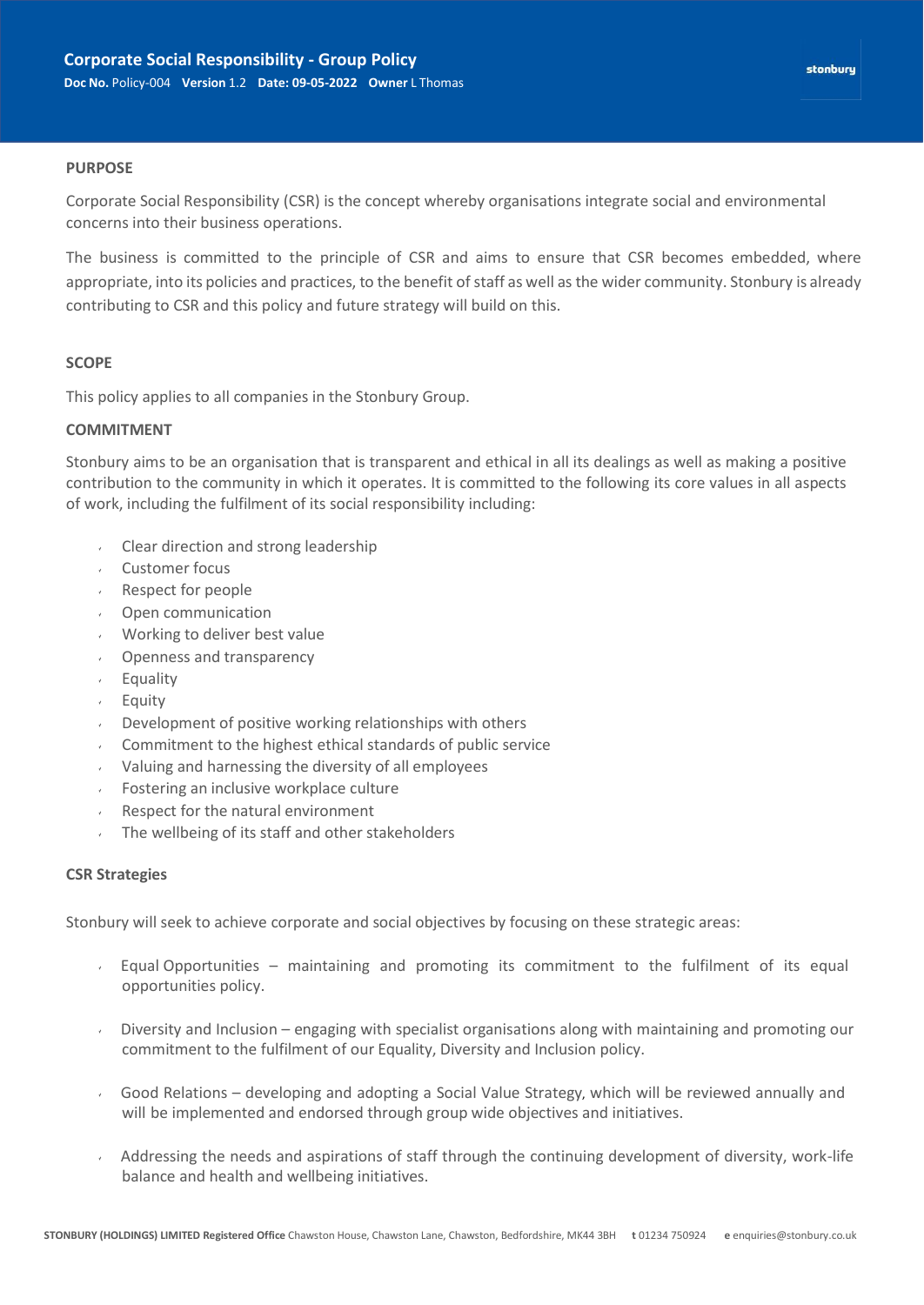- Encouraging and assisting staff to become more involved with team/individual projects in support of the wider community.
- Continuing its environmental management system (ISO 14000 and HSW ISO 45000), which aims to minimise waste, maximise efficiencies and promote sustainability.
- Continuing its carbon reduction journey by implementing reduction initiatives aligned with the ISO 14064- 1 certification
- Maintaining, communicating and enforcing policies for: Anti-Bribery and Corruption; Gifts and Entertainment; Data Protection; [prevention of] Modern Day Slavery and Human Trafficking.

## **Guiding Principles**

The Board recognises that it must integrate the business' core values and operations to meet the expectations of stakeholders, including customers, employees, suppliers, the community and the environment by:

- Recognising that social, economic and environmental responsibilities to these stakeholders are integral to  $\mathbf{v}$ the business and demonstrate that these responsibilities through action and within corporate policies.
- Reporting and acting on all feedback, complaints non-conformances and positive responses received and,  $\epsilon$  . where possible, maintain open dialogue to ensure that Stonbury fulfils the requirements outlined within this policy.
- Being open and honest in communicating policies, strategies, targets, performance and governance to stakeholders in the continual commitment to sustainable development.
- Endeavouring to make the necessary resources available to realise corporate responsibilities.
- Continuing to support Water Aid to raise funds and assist the charity wherever possible in a practical way.

## **Partnership Focus**

Stonbury will strive to improve its performance through implementation of sustainable development and environmental policies and by developing and implementing:

- $\sim$  A high level of business performance, while minimising and proactively managing and minimising risk.
- Dialogue with local communities for mutual benefit on site where there is potential to influence best practice.
- $\sim$  A system to record and resolve customer complaints in accordance with the Company Management System.
- $\epsilon$  Equal opportunities policy for all current and prospective employees.
- Clear, fair terms of employment, providing resources to enable continued development for employees.